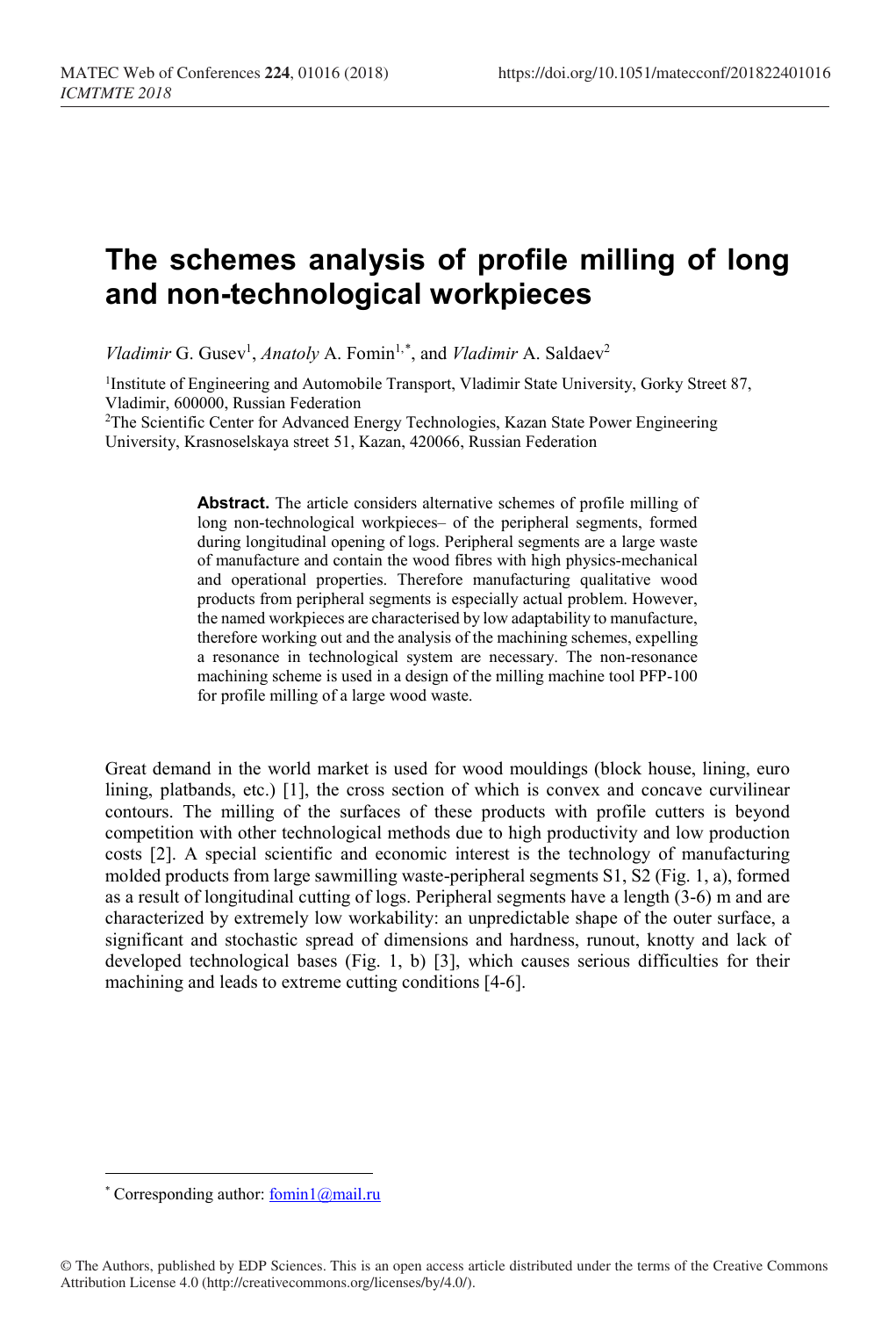

Fig. 1. Cross-section of the log (a), untreated segment and processed product (b): 1 - bark, 2 - quality log fibers, 3 - core, S1, S2 - peripheral segments; H, E are the sizes of a bar.

Sophisticated complex machine systems [7] that provide a comprehensive cutting of logs (at the same time peripheral segments into small elements) are used abroad. After such a cutting of the peripheral segments, its small elements are glued, dried and machined, which leads to a deterioration of the ecological situation (due to the use of adhesives), an extension of the technological chain and a significant increase in the cost of finished products. Prospective is not the use of expensive machine tools, but the development of much cheaper equipment and environmentally friendly processes of profile processing of large sawmill wastes, on the basis of which the release of quality profile products becomes real. The solution of these issues is possible on the basis of deep comprehensive research, development and design work, and, first of all, the development of a vibration-resistant technological profile milling scheme.

The purpose of this study is to develop a profile milling scheme for non-technological large sawmilling wastes characterized by relatively small elastic movements of the workpiece under the action of the workload, a slight vibration speed of the elastic recovery of the wood, and less severe impacts of the cutting teeth of the cutter on the workpiece surface. To achieve the goal, it is necessary to solve the following tasks: development of alternative profile milling schemes for peripheral segments; analysis and choice of the scheme for practical implementation; experimental verification of the selected scheme; development of recommendations on the further use of research results.

In the logging process, logs are cut down, branches are cut, transported along the ground, as a result of which the outer surface of the log contains nonmetallic inclusions (sand, clay, etc.), which adversely affects the resistance of the cutting tool during profile milling. The oncoming milling scheme, unlike the passing one, is characterized by less dynamic impact of the mill on the workpiece, and its teeth are not encountered when processing foreign abrasive inclusions, which provides favorable cutting conditions. For these reasons, the material presented hereafter refers to the on-coming profile milling of segments. Due to the large extent of the machined surfaces of the peripheral segments, the use of a tool for rigid fixing of the workpiece is not practical due to the considerable complexity of the technological equipment. Therefore, alternative profile milling schemes were developed, in which:

- the peripheral segment (workpiece) is supported by several rollers, between which there is no intermediate support (Fig. 2) (first diagram);

- in the middle between the rollers a plate 4 is fixed, forming a gap Sp with the technological base of the workpiece (Fig. 3) (second scheme);

- a pulley 8 is installed between adjacent rollers, which is in contact with the workpiece setting base of the workpiece (Fig. 4) (the third scheme).

In the process of profile milling of the unpeeled curvilinear surface of the peripheral segment 1 (Fig. 2), an allowance of thickness t is removed.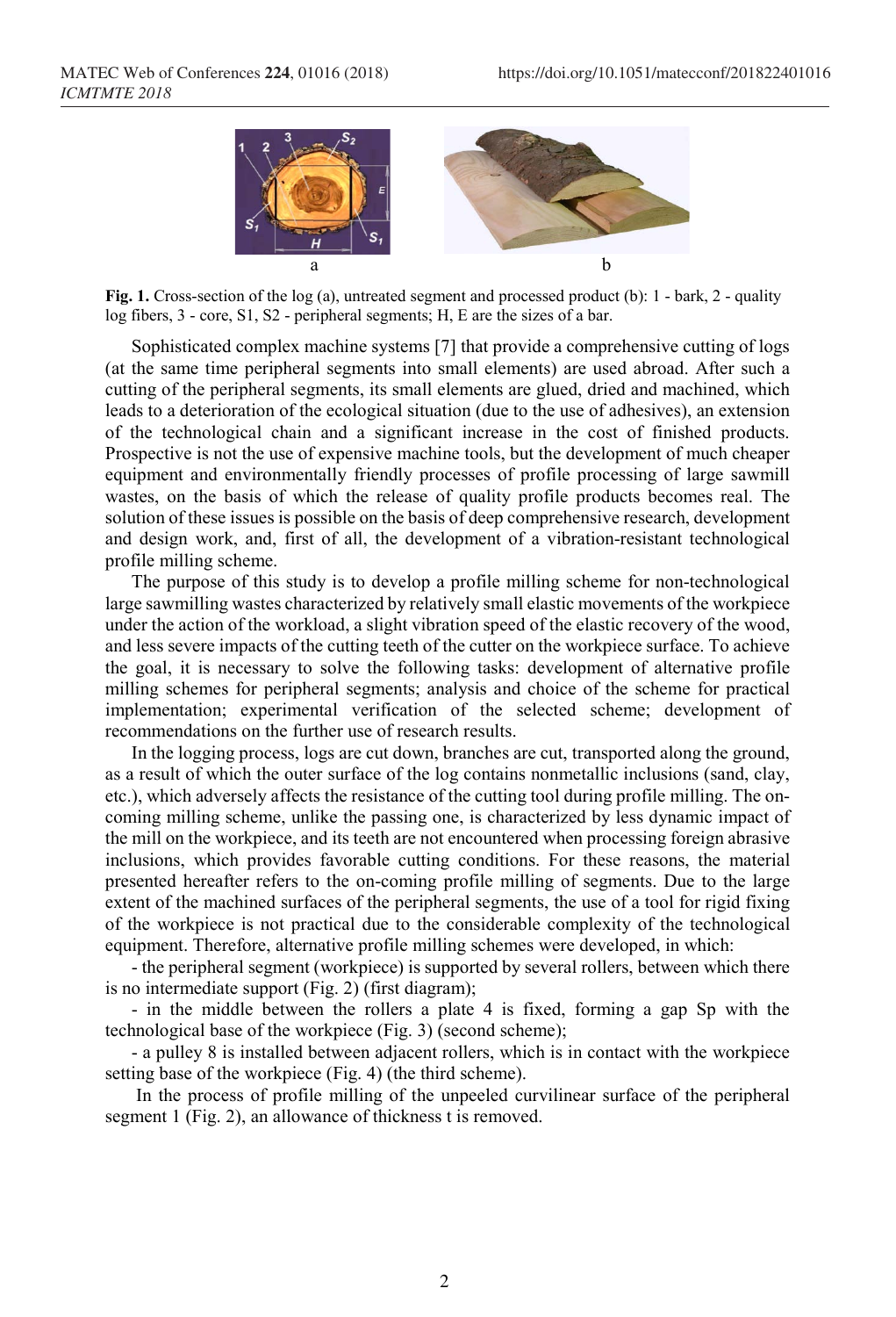

**Fig. 2.** Scheme of treatment without intermediate support of the workpiece.



**Fig. 3.** Scheme of treatment with an intermediate support between the rolls, made in the form of a plate.



**Fig. 4.** Scheme of treatment with the installation of the support pulley between the rollers.

The main  $(P_Z + \Delta P_Z)$  and radial  $(P_y + \Delta P_y)$  components of the cutting force act on the processed segment, which are characterized by the increments  $\Delta P_Z$  and  $\Delta P_y$  due to the variability of the allowance, hardness and knotty. After a single cutting with the tooth of the cutter, the workpiece has a trace in the form of a curve of line 2. The centrifugal force  $Qsin(\omega \tau + \varphi_l)$  also acts on the workpiece ( $\omega$  is the angular velocity of the mill,  $\tau$  is the current machining time,  $\varphi_1$  is the initial angular position of the force *Q*), caused by the principal vector of imbalances *Dst*, and the bending moment  $M\sin(\omega \tau + \varphi_2)(\varphi_2)$  is the angular reference of the moment  $M$ ), due to the main moment of the instrument  $M_D$  imbalances. The force  $Q$ and the moment *M* change during processing by sinusoidal law.

The maximum load on the spindle unit with the tool occurs when the main vector *Dst* is perpendicular to the  $M_D$  main imbalance moment. The peripheral segment 1, mounted on the technological base surface 4, moves with the speed of the working feed when the bending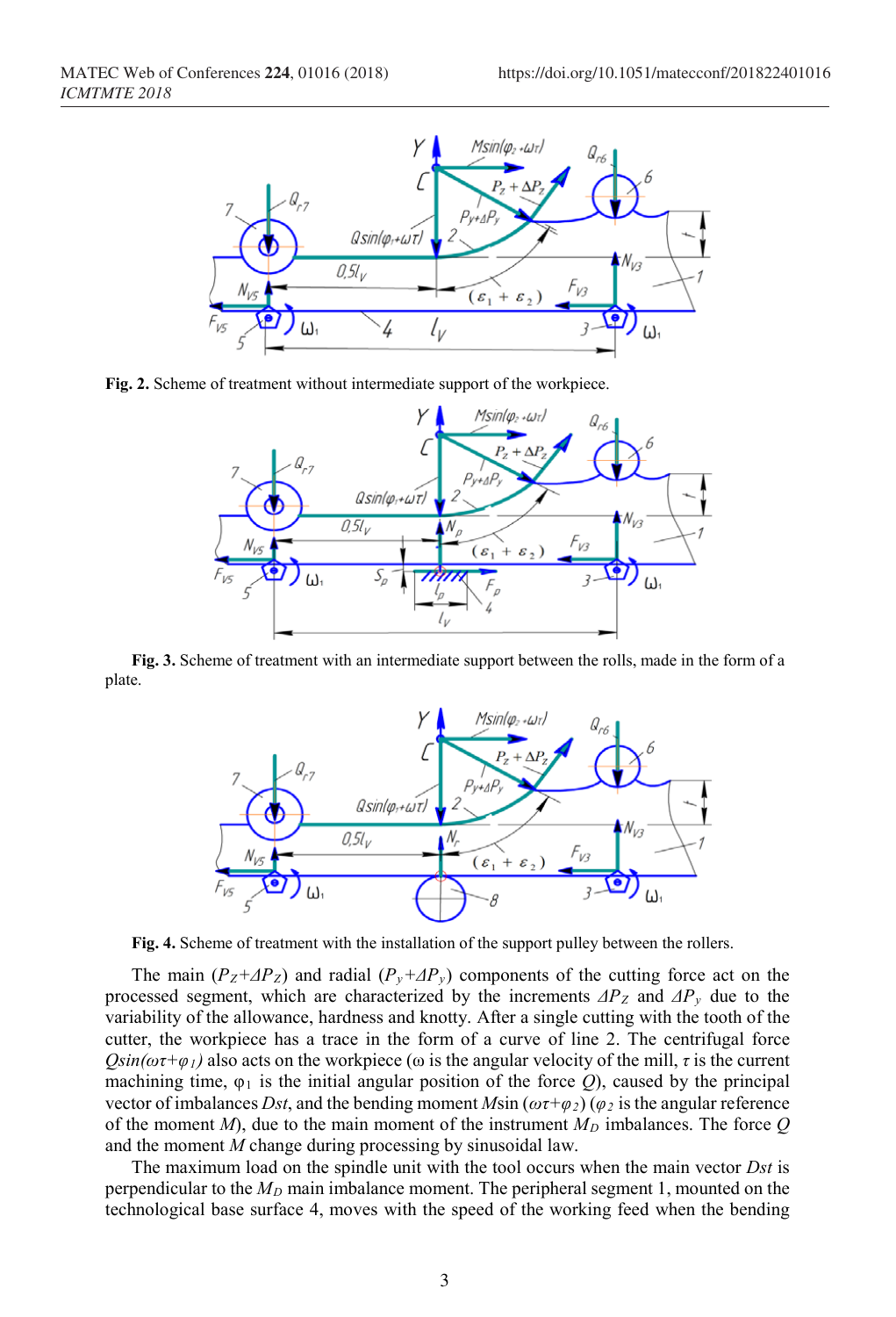rolls 3 and 5 rotate with angular velocity *ω1*. When the segment 1 is pressed by rollers 6 and 7 with the forces  $Q_{r6}$  and  $Q_{r7}$ , the teeth of the rolls are cut into the surface 4 and the drive forces  $F_{V3}$  and  $F_{V5}$  are transmitted to the segment. The roller 6 is pointed, therefore, under the action of the force  $Q_{r6}$ , it cuts into the workpiece, ensuring its direction when entering the processing zone. There is a normal reaction  $N_{V3}$  of the roll 3.

The profiled roller 7 directs the segment at the exit from the treatment zone without damaging its treated surface. Changes in the elastic displacements of the segment under the influence of a variable workload lead to a change in the frictional forces of the segment with the bending rolls 3, 5 and the rollers 6, 7.

In the absence of support between adjacent rollers (the first scheme), there is a danger of resonance due to the coincidence of the natural frequency of the transverse bending vibrations of the workpiece with the frequency of external dynamic action, therefore, before processing it is necessary to perform calculations for the absence of resonance.

The frequency of natural oscillations of the workpiece as a function of its dimensions, modulus of elasticity and other parameters is determined by the formula:

$$
f_c = \frac{(h_n + h_o)}{l_v} \sqrt{\frac{E(h_n + h_o)(B_n + B_o)}{l_v M_k}},
$$
\n(1)

where  $h_n$ ,  $h_o$ ,  $B_n$ ,  $B_o$ , respectively, is the height and width of the untreated and processed part of the peripheral segment;  $E$  - modulus of elasticity of wood;  $l_v$ - interaxial distance of adjacent rollers;  $M_k$  is the mass of the workpiece that participates in the oscillatory process.

From (1) it follows that the value of the natural oscillation frequency  $f_c$  of the workpiece can be controlled, and, consequently, also the vibration resistance of the profile milling process of the peripheral segment. The frequency of external dynamic impact during profile milling is determined by the formula:

$$
f_v = nz/60,\tag{2}
$$

where *n* is the rotational speed of the mill; *z* - number of teeth of the cutter. Absence of resonance in the technological system of profile milling of workpieces is achieved by meeting the conditions:

$$
f_v \le (0.6 - 0.7) f_c. \tag{3}
$$

From the expressions  $(1)$ − $(3)$  we determine the working frequency of the shaping cutter rotation, at which there is no resonance in the technological system:

$$
n \le (2, 16 - 2, 52) \cdot 10^3 \cdot \frac{(h_n + h_o)}{z l_v} \cdot \sqrt{\frac{E(h_n + h_o)(B_n + B_o)}{l_v M_k}} \,. \tag{4}
$$

With the initial information about the geometric dimensions of the peripheral segments, the elasticity modulus of the wood, the oscillating mass, the interaxial distance of the adjacent rolls, it is possible to determine by (4) the resonanceless operating speed of the cutting tool in min-1 for specific profile milling conditions.

Calculations according to (2) show that, when processing peripheral segments with a cutting speed (45 ... 50) m  $/$  s, the number of cutting teeth of the milling cutter  $z = 4$  ... 10 the frequency of the compulsive force is in the interval (330 ... 830) Hz. Resonance can be avoided with a small interaxial distance of the adjacent rollers  $l_v = (0.2 \dots 0.5)$  meter and processing workpieces of relatively large sizes *hn*, *ho*, *Bn*, *Bo* (100 mm or more), but setting the rolls at a small distance  $l_v$  complicates the mechanism of the workpiece feed, and the increase in its size narrows the technological possibilities of the first scheme.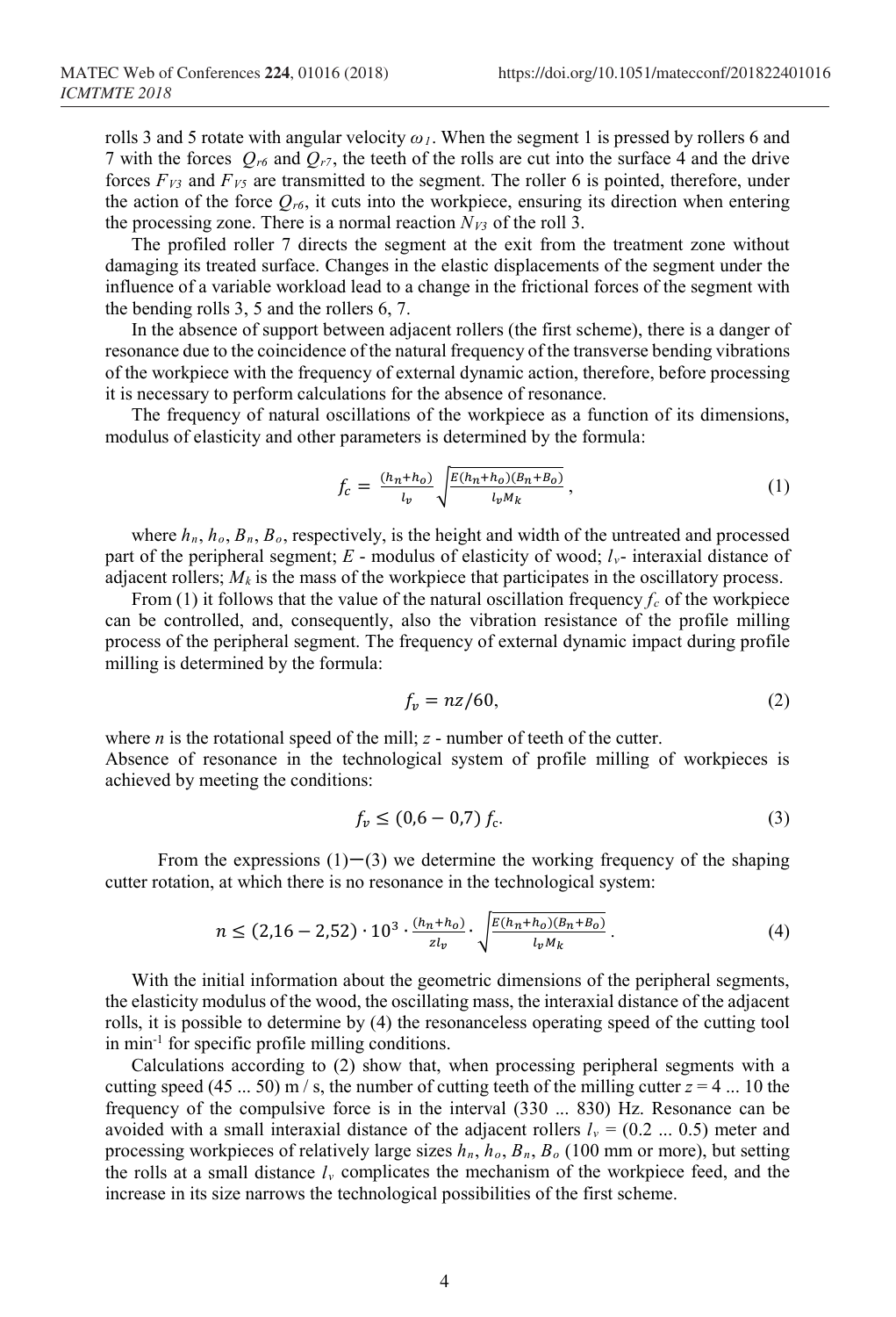On the basis of the analysis, the drawbacks of the first scheme are revealed: a change in the friction forces within a wide range, which increases the probability of occurrence of selfoscillations in the technological system; The contact of the tool with the workpiece takes place under harsh conditions, when the milling cutter and the workpiece move towards each other in the process of resilient restoration; nonresonant processing is possible with a small interaxial distance  $l<sub>v</sub>$  of the rolls and a relatively large size of the workpiece, which limits the technological possibilities of the circuit. Let us analyze the second scheme (Fig. 3). The length of the support plate 4 is *lp*, the rolls 3, 5 support the workpiece 1, creating normal reactions  $N_{V3}$ ,  $N_{V5}$ . The plate 4 limits the elastic movements of the workpiece with the value of the static gap  $S_p = [y]$  between the plate and the process base of the segment. The pressing of the profile roller 7 to the processed surface of the segment provides a spatial position of the longitudinal axis of the segment and eliminates its displacement when shear forces occur, for example, in the processing of knots.

In the absence of the cutting process, the normal reactions  $N_{V3}$ ,  $N_{V5}$  are determined by the degree of compression of the springs and their rigidity  $d_{r6}$  and  $d_{r7}$ :  $N_{V3} = Q_{r7}$ ;  $N_{V5} =$  $Q_{r6}$ . The approximate total value of the frictional force between the rolls, rollers and workpiece in the absence of the cutting process equals to:

$$
F_{tr}=f_1(Q_{r6.} + Q_{r7} + N_{V3} + N_{V5}),
$$
\n(5)

where  $f_1$  – coefficient of rolling friction of wood against metal.

The frictional force between the plate 4 and the installation plane of the segment 1 is:

$$
F_p = f_2 N_p,\tag{6}
$$

where  $f_2$  – coefficient of sliding friction of wood against metal;  $N_p$  – normal reaction of the plate. Since the support plate takes part of the external load, the frictional forces and the external load on the rolls 3, 5 are smaller in the second scheme than in the first one. The total frictional force consists of friction forces of the workpiece with rolls, plate and rollers:

$$
F_{tr2} = F_p + F_{V3} + F_{V5} + F_{r6} + F_{r7}.
$$
 (7)

The friction force  $F_{tr2}$  is greater than the friction force that occurs during the first processing scheme. On the level of elastic movement of the workpiece it is preferably better using the second scheme than the first one, since the elastic restoring forces of the workpiece are smaller in the second case and equal to:

$$
y_1 d_c > S_p d_c \tag{8}
$$

where  $y_1$  – elastic movements of the workpiece during the first scheme of segment processing,  $d_c$  – the stiffness of the segment in the vertical direction.

Smaller elastic forces affect the decrease in vibration speed of the elastic restoration of wood, which leads to a less severe impact of the workpiece when it meets the cutting teeth of the mill. The components  $F_{V3}$ ,  $F_{V5}$ ,  $F_{r6}$ ,  $F_{r7}$  can be reduced by setting the rolls 3, 5 and the rollers 6, 7 on the rolling bearings. The second scheme, in comparison with the first one, provides a more relaxed profile milling of peripheral segments, which is its advantage.

Reduction of the numerical value of the frictional force is possible by using, instead of the plate 4, a roller 8 (figure 4) mounted on the rolling bearing. As a result, we get the third processing scheme. The normal reaction  $N_{V3}$  of the roll 3 in the absence of cutting is equal to the force  $Q_{r6}$ .. The profiled roller 7 presses on the machined surface with a force  $Q_{r7}$ , which facilitates the infeed of the roll 5 into the mounting surface of the peripheral segment. Since the workpiece has a support in the form of a roller mounted on the rolling bearing, the frictional force in the support is insignificant. The impact pulse of the cutter tooth is perceived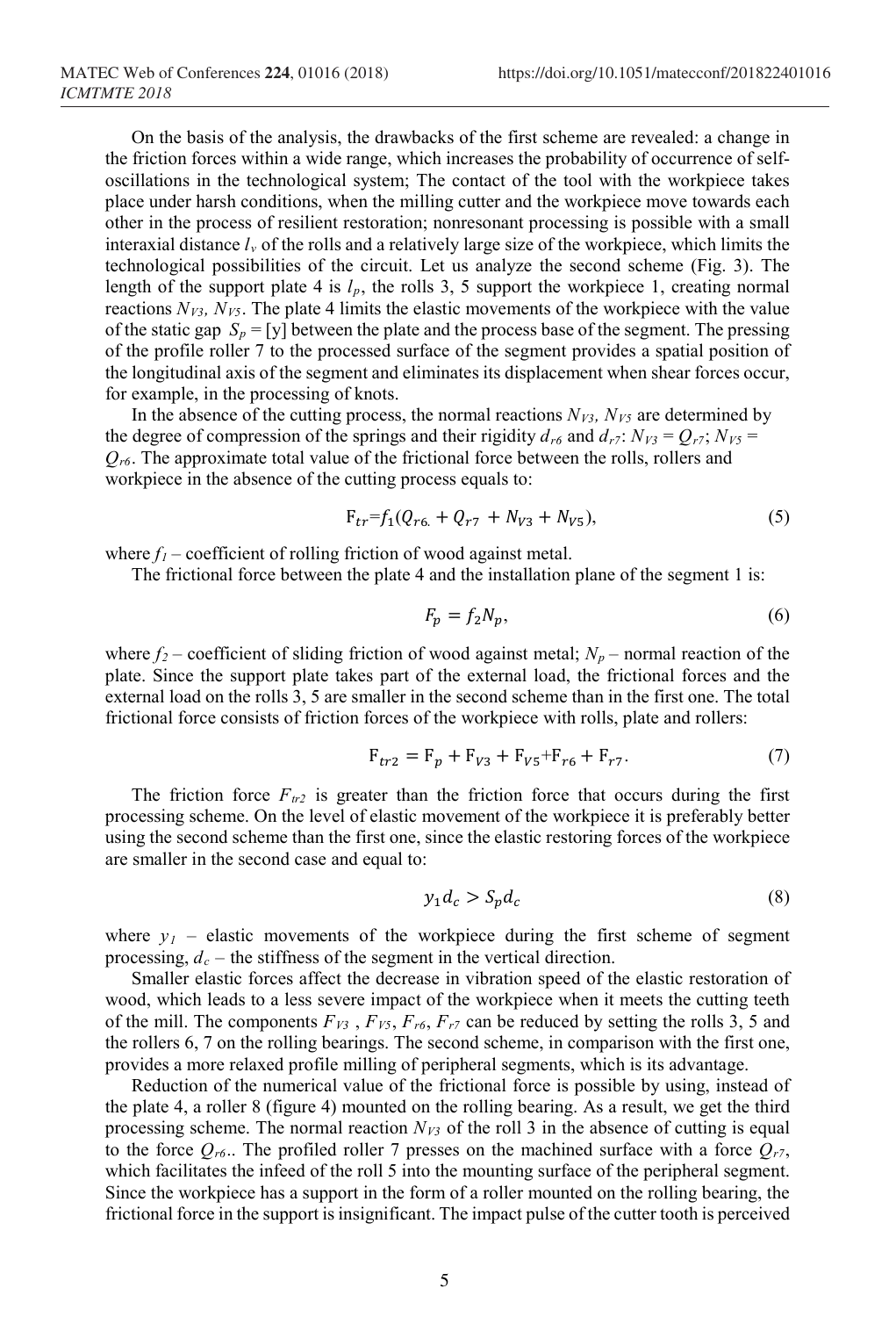by a low frictional force, which leads to a selection of gaps in the kinematic elements of the feed chain and to the elastic twisting of the shafts under the action of the cutting torque.

After the cutting tooth emerges from contact with the segment, the cutting torque is zero. The process of elastic restoration of the deformed elements of the kinematic supply chain and cutting tool begins, and the elastic forces are added with the feed force  $(F_{V3} + F_{V5})$ , which causes an increase in the speed of the translational motion of the workpiece towards the shaped cutter. The interaction of the next cutter tooth with wood occurs in unfavorable conditions, when the speed of the workpiece movement with respect to the tool is maximal. A situation is created that is similar to the first processing scheme, with the only difference being that in the first case resonance oscillations occur in the vertical plane, and in the third scheme - in the horizontal plane. The milling process under the third scheme becomes unstable [8].

To verify this situation, experiments were carried out. During the profile milling of the peripheral segment, according to the third scheme, resonant phenomena were observed when the workpiece, making intensive oscillations in the horizontal plane, came out of contact with the shaping cutterl in the direction opposite to the direction of the working feed, after which it moved with increasing speed to the cutting tool. There was a blow to the teeth of the cutter on the workpiece, as a result of which the workpiece again came out of contact with the cutter.

After inspecting the contact points of the installation reference plane of the workpiece with the drive rolls, it was found that the traces of the cutting teeth of the drive rolls were not inserted into the wood, that is, the "teeth" of the wood formed by pressing the metal rolls into the workpiece were cut off. The described picture was due to insufficient resistance to the rapid elastic recovery of the kinematic supply chain elements. The process was characterized by intensive impact of the tool on the workpiece, there was a real danger of breakage of the cutting teeth of the mill, so this treatment processing was stopped.

Thus, the non-resonant profile milling of the peripheral segments is provided to the greatest extent by the second scheme, in which the additional support of the workpiece is made in the form of a metal plate installed in the cutting zone opposite to the shaped cutter.

Mathematical dependencies  $(1) - (8)$  were used in the development of a woodworking machine with software control of the PFP-100 model, in which the second scheme of profile milling of peripheral segments and stemwood was implemented. Technical and technological solutions, used in the machine tool, are protected by patents of the Russian Federation [9, 10]. The real machine model was certified, presented at the 6th Moscow International Salon of Innovations and Investments, where it was awarded a diploma and a silver medal.

## **References**

- 1. A.A. Fomin, V.G. Gusev, *Multidimensional Model of Surface Waviness Treated by Shaping Cutter*, Procedia Engineering, **206**, pp. 286-292 (2017)
- 2. A.A. Fomin, *The equipment and production engineering of machining of a wood waste* (Engineering industry, Мoscow, 2013)
- 3. A.A. Fomin, *Determining undeformed chip thickness models in milling and its verification during wood processing*, Solid State Phenomena, **265**, pp. 598-605 (2017)
- 4. A.A. Fomin, *Kinematics of surface formation in milling,* Russian Engineering Research, **33(11)**, pp. 660-662 (2013)
- 5. V.G. Gusev, A.A. Fomin and A.R. Sadrtdinov, *Dynamics of stock removal in profile milling process by shaped tool*, Procedia Engineering, **206**, pp. 279-285 (2017)